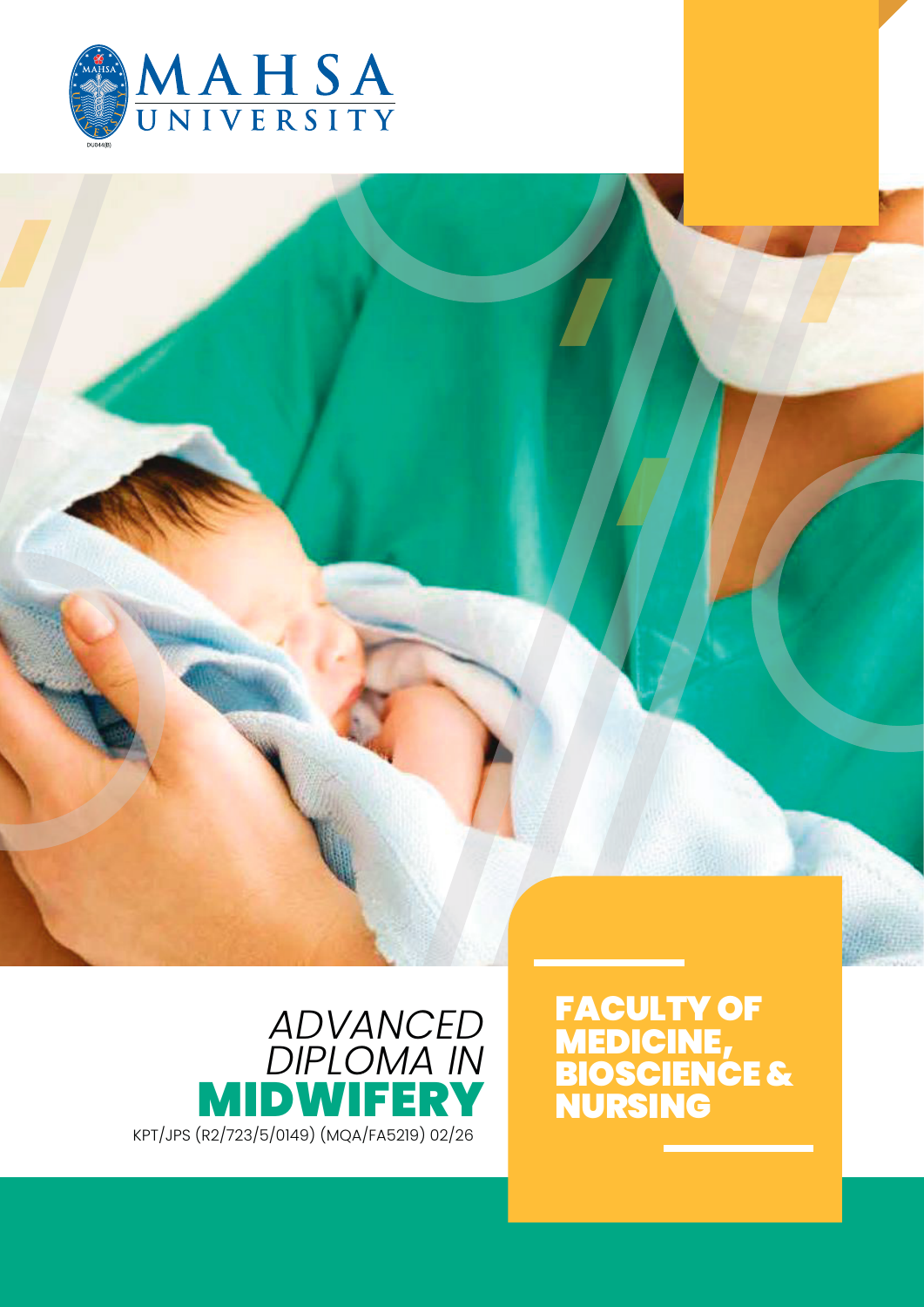

### **OVERVIEW**

Midwifery is a healthcare profession in which providers offer care to child-bearing women during pregnancy, labour and birth and during the postpartum period. It requires different approaches of care in accordance with the diversity of cultures worldwide, to assist mothers, newborns, other members of the family and the community to achieve the highest potential in health.

A nurse-midwife is a person who is trained in both nursing and midwifery, and in Malaysia is certified by the Midwifery Board of Malaysia. In order to practise, a nurse-midwife must pass an examination for certification by a national board. Nurse-midwife training focuses on the management of women's health care, particularly pregnancy, childbirth, the postpartum period, care of the newborn, and gynaecology.

## **PROGRAMME AIMS**

This one-year Advanced Diploma in Midwifery course at MAHSA University isdesigned to introduce registered nurses to the provision of care to the woman and her family throughout pregnancy, birth and the postnatal period. The emphasis is on treating the woman and child as individual with unique needs expectations and aspirations. The course provides theoretical learning in the classroom and practical sessions in the simulation ward using the latest simulation delivery model. The midwifery students are provided with learning opportunities to develop communication, counseling, cross cultural sensitivity, and technical skills relevant to normal and complicated pregnancies , childbirth, postpartum care and family health promotion.

### **TEACHING METHODOLOGY**

There is a variety of teaching methods that promote creativity and lifelong learning among students such as face-to-face lectures, problem-solving approaches, self-directed study-online discussions, blackboards, tutorial, case-study presentations (evidence-based practice) and international exposure.

### **CLINICAL EXPOSURE**

There will be sufficient clinical exposure in every part of midwifery practice. Students will gain experience in various disciplines as required by the Midwifery Board of Malaysia. The teaching hospitals will be those with whom MOUs have been signed.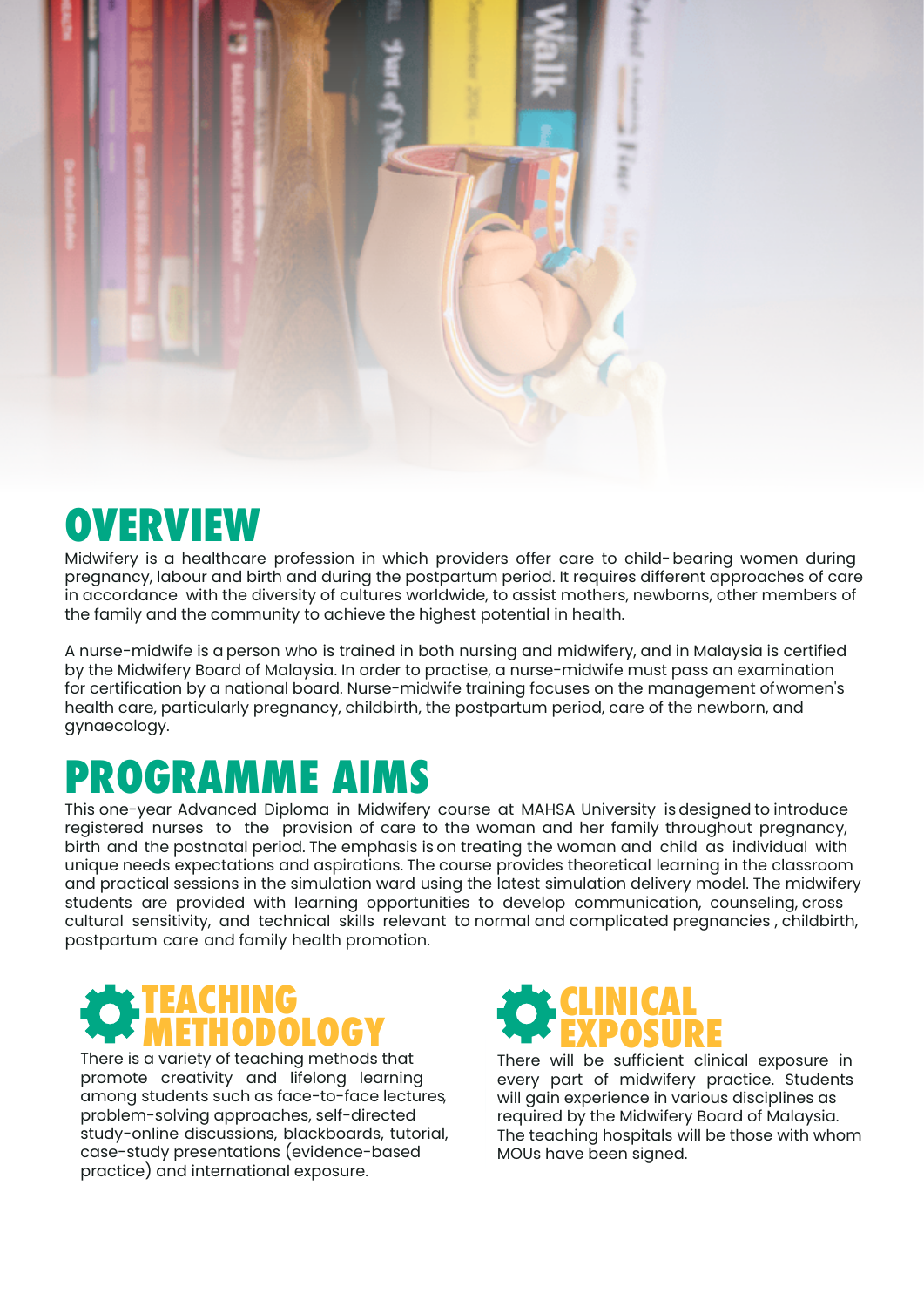

# **PROGRAMME STRUCTURE**

**The 4 integral strands in the curriculum are** *STRAND 1*

**Nursing science core (theory & practical)** *STRAND 2*

**Heath science (anatomy & physiology)** *STRAND 3*

**Planned parenthood, delivery, home visiting & child health** *STRAND 4*

**Behavioural science, professional role of midwives & excellence service skills & appliedresearch & statistics** 

### **ENTRY REQUIREMENTS**

#### **Requirements**

YEAR

**1**

• Possess a Diploma in Nursing from a recognised institution;

AND

• A minimum of 1 year's clinical working experience;

AND

• Possess 3 months' experience in the Midwifery field;

AND

• Registered the with Nursing Board of Malaysia (NBM)(MalaysianCandidates) / Nursing Council from country of origin (International Candidates); AND

• Possess an Annual Practising Certificate (APC) (Malaysian Candidates) /Temporary Practising Certificate (TPC) from NBM before clinical placement (International Candidates);

AND

• English proficiency (International Candidates): IELTS 5.5 /TOEFL 515/215/80; AND

• Able to converse in Bahasa Melayu(International Candidates); AND

#### *HEALTH REQUIREMENTS:*

• All candidates must be certified medically fit by a registered medical practitioner within one month from the commencement of the nursing programme.

• Students must not have any physical disabilities or impaired senses that hinders nursing dexterity.

• Students with medical conditions such as HIV, AIDS, Hepatitis B, Hepatitis C, epilepsy, mental health disorders and color-blindness cannot be admitted into the programme.

• Pregnancy is not allowed throughout the course.

#### **MAHSA ADVANTAGES**

- Graduate as a State Registered Nurse in Midwifery
- Recognised by the Ministry of Health and Midwifery Board of Malaysia
- Recognised in both public and private sectors
- Internationally recognised

## **ADVANTAGES**

**On successful completion of the subject, it is anticipated that the student at an intermediate level will be able to:** 

• provide safe and effective application of scientific principles to the provision of midwifery care.

• employ interpersonal and communication skills to meet the individual needs of the childbearing family through effective education and counseling.

• incorporate theoretical knowledge of midwifery practice into clinical midwifery practice.

- relate research evidence to clinical midwifery practice.
- integrate and promote a consumer focus in the practice of midwifery.
- exercise a health-promoting midwifery role.
- incorporate the principles of Primary Health Care into midwifery practice.
- employ sound problem -solving skills in decision making.
- work effectively as a beginning collaborative member of an interdisciplinary and multidisciplinary team.
- accept responsibilities and obligations.
- advocate the rights of self and women in her care.

• assess and monitor within the context of the family unit, the physiological, psychosocial and spiritual needs of the woman during pregnancy, labour and the postnatal period.

• assess and monitor the well being of the foetus/neonate during pregnancy, labour and the neonatal period.

• organise and modify appropriate care as required in partnership with the woman in his/her care.

• distinguish among the differences in the multicultural nature of society and respect the woman's and her family's cultural beliefs and values.

• apply legal and ethical parameters to the practise of midwifery.

• initiate referrals to appropriate social agencies concerned with the needs of the child-bearing family.

• evaluate and apply the principles of management to the planning and provision of midwifery practice.